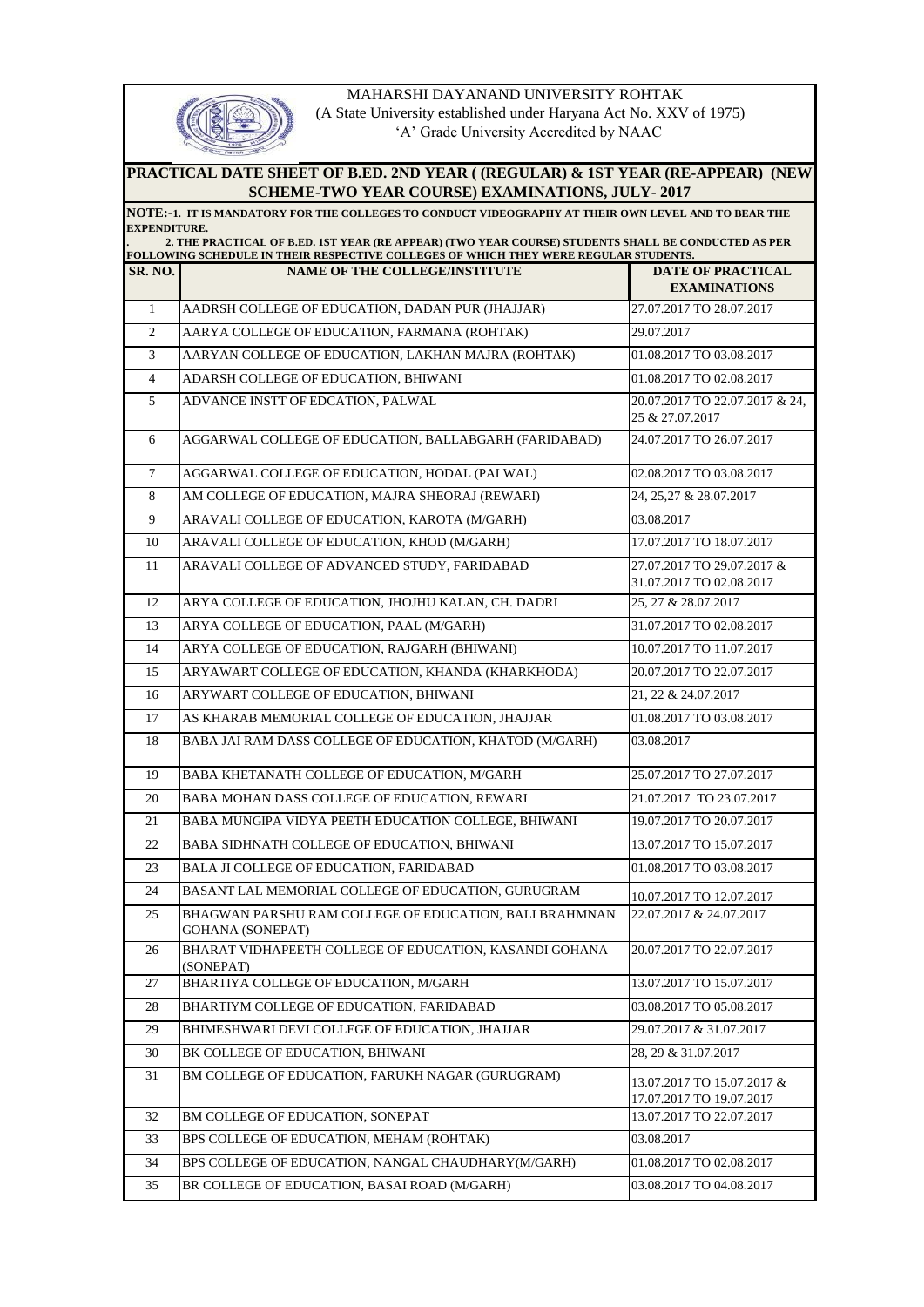| 36 | BRIGHT COLLEGE OF EDUCATION, BHIWANI                          | 14, 15 & 17.07.2017                                                                                                                  |
|----|---------------------------------------------------------------|--------------------------------------------------------------------------------------------------------------------------------------|
| 37 | BRIGHT LAND COLLEGE OF EDUCATION, JANT SAYRWAS (REWARI)       | 29, 31.07.2017 & 01.08.2017                                                                                                          |
| 38 | BS ANANGPURIA INSTT OF EDUCATION, FARIDABAD                   | 22, 24 & 25.07.2017                                                                                                                  |
| 39 | BS COLLEGE OF EDUCATION, NARNAUL (M/GARH)                     | 09.08.2017 TO 10.08.2017                                                                                                             |
| 40 | CAMBRIDGE COLLEGE OF EDUCATION, JHAJJAR                       | 10.07.2017 TO 11.07.2017                                                                                                             |
| 41 | CAPTAIN HARDEV COLLEGE OF EDUCATION, MADINA (ROHTAK)          | 18.07.2017 TO 20.07.2017                                                                                                             |
| 42 | CH. KATAR SINGH COLLEGE OF EDUCATION, GOHANA (SONEPAT)        | 12.07.2017 TO 13.07.2017                                                                                                             |
| 43 | CH. PRATAP SINGH MEMORIAL COLLEGE OF EDUCATION, GURUGRAM      | 31.07.2017 TO 04.08.2017                                                                                                             |
| 44 | CHANDRAWATI COLLEGE OF EDUCATION, TAURU (MEWAT)               | 29, 31.07.2017 & 01.08.2017                                                                                                          |
| 45 | CL COLLEGE OF EDUCATION, NARNAUL (M/GARH)                     | 29.07.2017 TO 31.07.2017                                                                                                             |
| 46 | DARSH COLLEGE OF EDUCATION, KALANA (GOHANA) SONEPAT           | 15.07.2017 TO 20.07.2017                                                                                                             |
| 47 | DAV COLLEGE OF EDUCATION, HASANGARH (ROHTAK)                  | 10.07.2017 TO 15.07.2017                                                                                                             |
| 48 | DAYAWANTI MEMORIAL COLLEGE OF EDUCATION, GURUGRAM             | 10.07.2017 TO 14.07.2017                                                                                                             |
| 49 | DBM COLLEGE OF EDUCATION, MADINA (GOHANA) SONEPAT             | 03.08.2017 TO 05.08.2017                                                                                                             |
| 50 | DC JAIN COLLEGE OF EDUCATION, MEHLANA (SONEPAT)               | 13.07.2017 TO 15.07.2017                                                                                                             |
| 51 | DCS COLLEGE OF EDUCATION, GOHANA (SONEPAT)                    | 10.07.2017 TO 12.07.2017                                                                                                             |
| 52 | DEEN DAYAL RASTOGI COLLEGE OF EDUCATION, GURUGRAM             | 18.07.2017 TO 22.07.2017                                                                                                             |
| 53 | DEHAT VIKAS INSTT. OF EDUCATION, FARIDABAD                    | 25.07.2017                                                                                                                           |
| 54 | DH LAWRENCE COE FOR WOMEN, JHAJJAR                            | 03.08.2017                                                                                                                           |
| 55 | DISHA COLLEGE OF EDUCATION, MP MAJRA (JHAJJAR)                | 01.08.2017 TO 02.08.2017                                                                                                             |
| 56 | DRONA COLLEG EDUCATION, BASAI ROAD (GURUGRAM)                 | 29, 31.07.2017 & 01.08.2017                                                                                                          |
| 57 | DS ARYA COLLEGE OF EDUCATION, JHAJJAR                         | 22.07.2017 TO 25.07.2017                                                                                                             |
| 58 | DVM COLLEGE OF EDUCATION, BALUDA (GURUGRAM)                   | 10.07.2017 TO 12.07.2017                                                                                                             |
| 59 | GANGA COLLEGE OF EDUCATION, DUJANA (JHAJJAR)                  | 29.07.2017 & 31.07.2017                                                                                                              |
| 60 | GANGA INSTT. OF KABLANA (JHAJJAR)                             | 21, 22, 24, 25 & 27.07.2017                                                                                                          |
| 61 | GANPATI COLLEGE OF EDUCATION, BHORI (M/GARH)                  | 27.07.2017 TO 28.07.2017                                                                                                             |
| 62 | GANPATI INSTT. OF EDUCATION & TECH., M/GARH                   | 04.08.2017                                                                                                                           |
| 63 | GB COLLEGE OF EDUCATION, ROHTAK (SELF-FINANCE)                | 03.08.2017 TO 04.08.2017                                                                                                             |
| 64 | GEETA COLLEGE OF EDUCATION, BUTANA KHUNDU GOHANA<br>(SONEPAT) | 24, 25 & 27.07.2017                                                                                                                  |
| 65 | GOLD FIELD COLLEGE OF EDUCATION, FARIDABAD                    | 24.07.2017 TO 26.07.2017                                                                                                             |
| 66 | GOURAV COLLEGE OF EDUCATION, AZAM NAGAR (M/GARH)              | 10.07.2017 TO 11.07.2017                                                                                                             |
| 67 | GREEN MEADOWS COLLEGE OF EDUCATION, BHIWANI                   | 18.07.2017 TO 20.07.2017                                                                                                             |
| 68 | <b>GREEN VALLY COLLEGE OF EDUCATION, TITOLI (ROHTAK)</b>      | 31.07.2017                                                                                                                           |
| 69 | GS COLLEGE OF EDUCATION, LOHARI (JHAJJAR)                     | 17.07.2017 TO 19.07.2017                                                                                                             |
| 70 | GURU COLLEGE OF EDUCATION, SATNALI (M/GARH)                   | 13.07.2017 TO 15.07.2017                                                                                                             |
| 71 | GURU DRONACHARYA COLLEGE OF EDUCATION, M/GARH                 | 20.07.2017 TO 22.07.2017                                                                                                             |
| 72 | GVM COE FOR WOMEN, SONEPAT                                    | 10.07.2017 TO 14.07.2017                                                                                                             |
| 73 | HAPPY COLLEGE OF EDUCATION, KOSLI (REWARI)                    | 17.07.2017 TO 18.07.2017                                                                                                             |
| 74 | HAPPY COLLEGE OF EDUCATION, DULANA ROAD (M/GARH)              | 07.08.2017 TO 08.08.2017                                                                                                             |
| 75 | HARSH COLLEGE OF EDUCATION, PURKHAS (SONEPAT)                 | 01.08.2017 TO 03.08.2017 THE<br>PRACTICAL OF THIS COLLEGE WILL BE<br>CONDUCTED AT SOUTH POINT COLLEGE<br>OF EDUCATION, PURKHAS (SPT) |
| 76 | HARYANA COLLEGE OF EDUCATION, BHIWANI                         | 12.07.2017 TO 14.07.2017                                                                                                             |
| 77 | HARYANA INSTT OF EDU., ASAUDA BAHADURGARH (JHAJJAR)           | 27.07.2017 TO 28.07.2017                                                                                                             |
| 78 | HD COLLEGE OF EDUCATION, SALAWAS (JHAJJAR)                    | 15.07.2017 & 17.07.2017                                                                                                              |
| 79 | HINDU COLLEGE OF EDUCATION, LOHARU (BHIWANI)                  | 10.07.2017 TO 11.07.2017                                                                                                             |
| 80 | HITKARI COLLEGE OF EDUCATION, BHIWANI                         | 15.07.2017 TO 17.07.2017                                                                                                             |
| 81 | HJ INSTT OF EDUCATION & TECH. M/GARH                          | 19.07.2017 TO 21.07.2017                                                                                                             |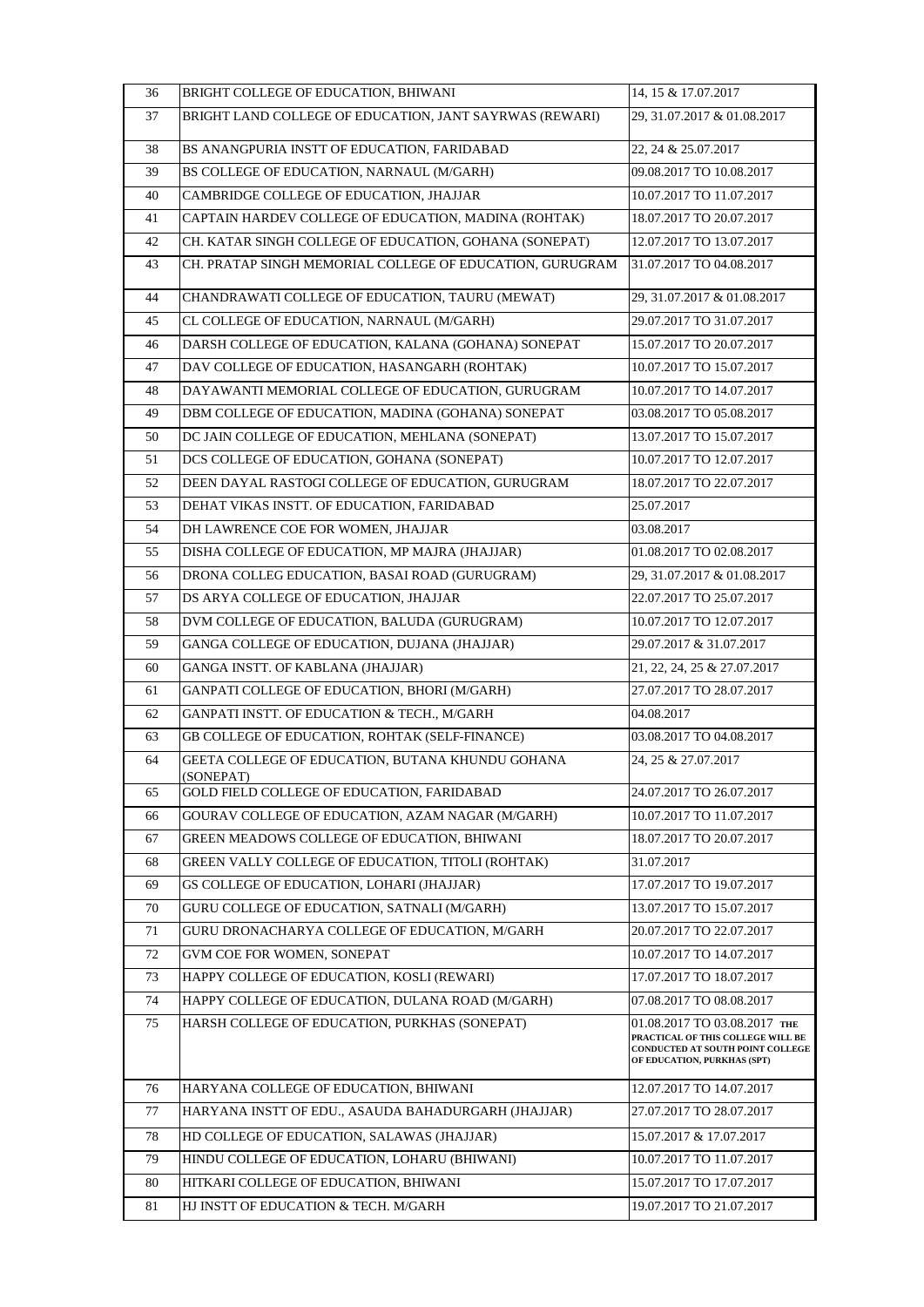| 82  | HN COLLEGE OF EDUCATION, BHIWANI                           | 21.07.2017 TO 22.07.2017                 |
|-----|------------------------------------------------------------|------------------------------------------|
| 83  | INDERPARSTH COLLEGE OF EDUCATION, ROHTAK                   | 28, 29 & 31.07.2017                      |
| 84  | INDUS COLLEGE OF EDUCATION, ROHTAK                         | 18.07.2017 TO 19.07.2017                 |
| 85  | INSTT OF TEACHER EDUCATION, IMMADPUR (FARIDABAD)           | 28, 29 & 31.07.2017                      |
| 86  | IP COLLEGE OF EDUCATION, JASIA (ROHTAK)                    | 28.29 & 31.07.2017                       |
| 87  | IPJ COLLEGE OF EDUCATION, ISMAILA (ROHTAK)                 | 13.07.2017 TO 15.07.2017                 |
| 88  | JAGRITI INSTT OF HIGHER EDU., FARIDABAD                    | 10.07.2017 TO 14.07.2017                 |
| 89  | JANTA COLLEGE OF EDUCATION, NATHUPUR, SONEPAT              | 10.07.2017 TO 12.07.2017                 |
| 90  | JAWAHAR LAL NEHRU COLLEGE OF EDU GOHANA (SONEPAT)          | 05.08.2017                               |
| 91  | JEEVAN JYOTI COLLEGE OF EDUCATION, PALWAL                  | 27.07.2017 TO 29.07.2017                 |
| 92  | JHANKAR COLLEGE OF EDUCATION, GURUGRAM                     | 24, 25 & 27.07.2017                      |
| 93  | JINDAL COLLEGE OF EDUCATION, GURUGRAM                      | 27.07.2017 TO 29.07.2017                 |
| 94  | JK MEMORIAL COLLEGE OF EDUCATION, BHIWANI                  | 10.07.2017 TO 11.07.2017                 |
| 95  | JR KISAN COLLEGE OF EDUCATION, ROHTAK                      | 25, 27 & 28.07.2017                      |
| 96  | JR MEMORIAL COLLEGE OF EDUCATION, REWARI                   | 15.07.2017 TO 17.07.2017                 |
| 97  | KC COLLEGE OF EDUCATION, GANAUR (SONEPAT)                  | 13.07.2017 TO 15.07.2017                 |
| 98  | KCM ARMY COLLEGE OF EDUCATION, BHIWANI                     | 19.07.2017 TO 20.07.2017                 |
| 99  | KD COLLEGE OF EDUCATION, DHANI BHATUTA (M/GARH)            | 19.07.2017 TO 20.07.2017                 |
| 100 | KD COLLEGE OF EDUCATION, PALI (M/GARH)                     | 17.07.2017 TO 18.07.2017                 |
| 101 | KIIT COLLEGE OF EDUCATION, BHONDSI (GURUGRAM)              | 03.08.2017 TO 05.08.2017                 |
| 102 | KIRORIMAL COLLEGE OF EDUCATION, KHEWRA, SONEPAT            | 10.07.2017 TO 12.07.2017                 |
| 103 | KIRTI COLLEGE OF EDUCATION, ANAYAT (SONEPAT)               | 15.07.2017                               |
| 104 | KISAN COLLEGE OF EDUCATION, MEHAM (ROHTAK)                 | 10.07.2017 TO 12.07.2017                 |
| 105 | KL COLLEGE OF EDUCATION, DHOKI (REWARI)                    | 01.08.2017                               |
| 106 | KR COLLEGE OF EDUCATION, FARIDABAD                         | 28.07.2017 TO 29.07.2017                 |
| 107 | KRISHANA ADARSH COLLEGE OF EDU., BHOTWAS (REWARI)          | 29.07.2017 & 31.07.2017                  |
| 108 | KRISHNA COLLEGE OF EDUCATION, NAHAR ROAD (REWARI)          | 20.07.2017 TO 21.07.2017                 |
| 109 | KRISHNA EDUCATION RESEARCH & TECH., GOHANA (SONEPAT)       | 28.07.2017                               |
| 110 | KVM COLLEGE OF EDUCATION, LADUAT ROAD, ROHTAK              | 12.07.2017 TO 15.07.2017 &<br>17.07.2017 |
| 111 | LAL BAHADUR SHASTRI COLLEGE OF EDUCATION, GURUGRAM         | 24.07.2017 TO 25.07.2017                 |
| 112 | LAXMI COLLEGE OF EDUCATION, KASAN (GURUGRAM)               | 17.07.2017 TO 18.07.2017                 |
| 113 | LAXMI COLLEGE OF EDUCATION, RATHIWAS (GURUGRAM)            | 27.07.2017 TO 29.07.2017                 |
| 114 | LORD KRISHANA COLLEGE OF EDUCATION, GURUGRAM               | 18.07.2017 TO 22.05.2017 &<br>24.07.2017 |
| 115 | LORD SHIVA COLLEGE OF EDUCATION, LAHALI (ROHTAK)           | 10.07.2017 TO 12.07.2017                 |
| 116 | LT. MAHIPAT SINGH COLLEGE OF EDUCATION, JHAJJAR            | 21.07.2017 TO 22.07.2017                 |
| 117 | MAA GANGA COLLEGE OF EDUCATION, DUJANA (JHAJJAR)           | 29, 31.07.2017 & 01.08.2017              |
| 118 | MAA OMWATI COLLEGE OF EDUCATION, FARIDABAD                 | 24, 25 & 27.07.2017                      |
| 119 | MAA SARASWATI TEACHER TRAINING, MAKDOLA (GURUGRAM)         | 29.07.2017 TO 31.07.2017                 |
| 120 | MAHARANA PRATAP COLLEGE OF EDUCATION, BHIWANI              | 14.07.2017 TO 15.07.2017                 |
| 121 | MAHARANA PRATAP COLLEGE OF EDUCATION, KANINA (M/GARH)      | 28.07.2017                               |
| 122 | MAJOR BIHARI LAL MEMORIAL COLLEGE OF EDU., GURUGRAM        | 13.07.2017 TO 14.07.2017                 |
| 123 | MAJOR NAFE SINGH COLLEGE OF EDUCATION, KUNGARIYA (BHIWANI) | 03.08.2017                               |
| 124 | MANAV RACHNA COLLEGE OF EDUCATION, FARIDABAD               | 22, 24, 25 & 27.07.2017 TO<br>29.07.2017 |
| 125 | MANGE RAM WOMEN COLLEGE OF EDUCATION, PURKHAS (SONEPAT)    | 21, 22 & 24.07.2017                      |
| 126 | MARK COLLEGE OF EDUCATION, BHIWANI                         | 13.07.2017 TO 15.07.2017                 |
| 127 | MATA VAISHNO DEVI COLLEGE OF EDUCATION, REWARI             | 13.07.2017 TO 14.07.2017                 |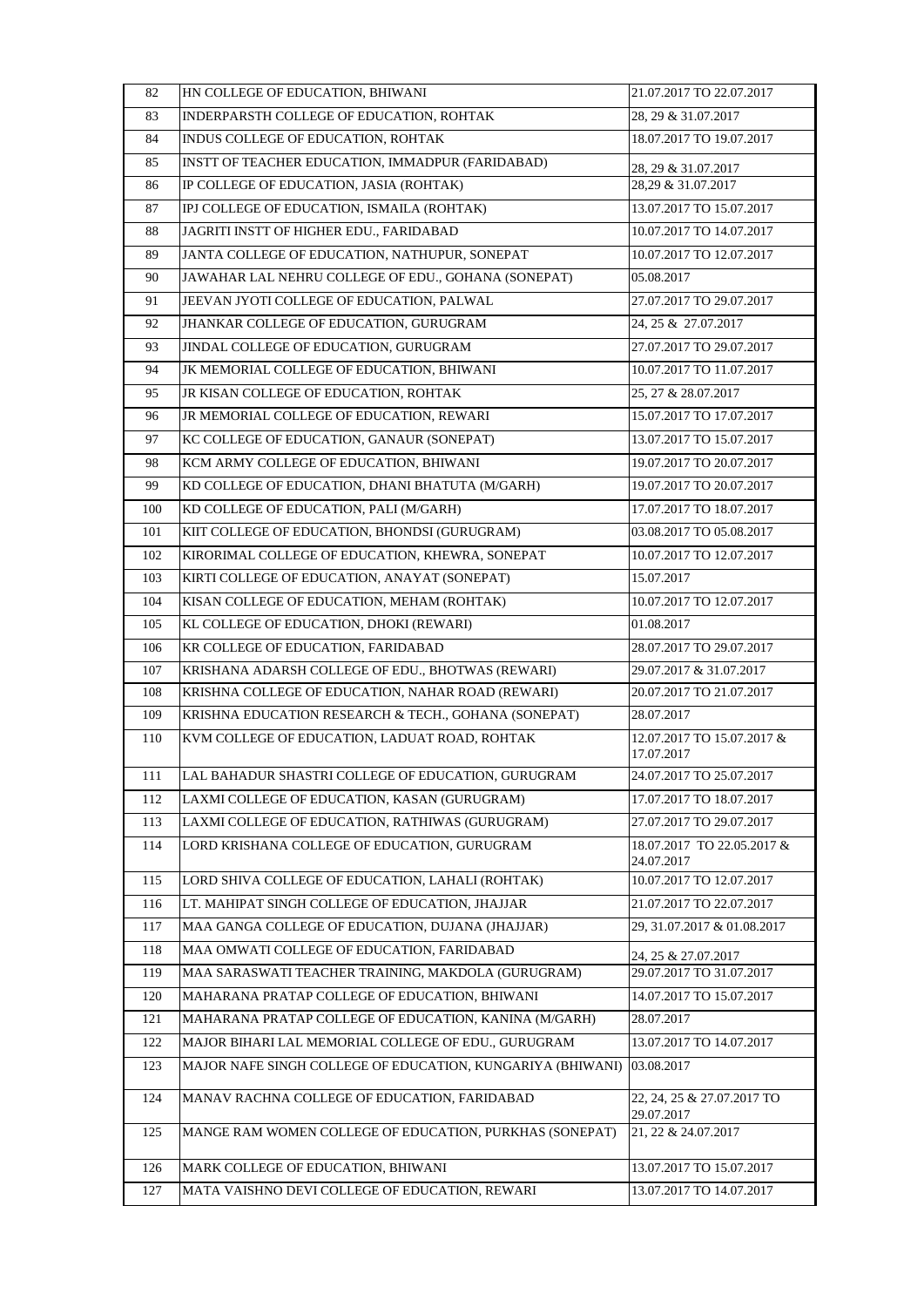| 128 | MD COLLEGE OF EDUCATION, SARAI AURANGABAD (JHAJJAR)                                                     | 22, 24 & 25.07.2017                                                                                                                 |
|-----|---------------------------------------------------------------------------------------------------------|-------------------------------------------------------------------------------------------------------------------------------------|
| 129 | MDS COLLEGE OF EDUCATION, KOSLI (REWARI)                                                                | 19.07.2017 TO 20.07.2017                                                                                                            |
| 130 | MEENAKSHI COLLEGE OF EDUCATION, KOTWAL COLONY BALABGARH 25.07.2017 THE PRACTICAL OF THIS<br>(FARIDABAD) | <b>COLLEGE WILL BE CONDUCTED AT</b><br>DEHAT VIKAS INSTT. OF EDU,<br><b>FARIDABAD</b>                                               |
| 131 | MKM COE FOR WOMEN, HODAL (PALWAL)                                                                       | 25, 27.07.2017 TO 29.07.2017 &<br>31.07.2017 TO 01.08.2017                                                                          |
| 132 | MODERN COLLEGE OF EDUCATION, BAHADURGARH (JHAJJAR)                                                      | 27.07.2017 TO 28.07.2017 THE<br>PRACTICAL OF THIS COLLEGE WILL BE<br>CONDUCTED AT HARYANA INSTT. OF<br>EDU. B/GARH                  |
| 133 | MODERN COLLEGE OF EDUCATION, BHOJAWAS(M/GARH)                                                           | 27.07.2017 TO 28.07.2017                                                                                                            |
| 134 | MODERN COLLEGE OF EDUCATION, CHAMDHERA (M/GARH)                                                         | 03.08.2017 THE PRACTICAL OF THIS<br>COLLEGE WILL BE CONDUCTED AT<br><b>BABA JAI RAM DASS COLLEGE OF</b><br><b>EDUCATION, M/GARH</b> |
| 135 | MODERN COLLEGE OF EDUCATION, GOHANA (SONEPAT)                                                           | 17.07.2017 TO 19.07.2017                                                                                                            |
| 136 | MODERN COLLEGE OF EDUCATION, MEERPUR (REWARI)                                                           | 13.07.2017 TO 15.07.2017                                                                                                            |
| 137 | MODERN INDIAN COLLEGE OF EDUCATION, PALI (REWARI)                                                       | 03.08.2017 TO 04.08.2017                                                                                                            |
| 138 | MODERN INTERNATIONAL COLLEGE OF EDUCATION, FARIDABAD                                                    | 02.08.2017 TO 04.08.2017                                                                                                            |
| 139 | MR COLLEGE OF EDUCATION, M/GARH                                                                         | 24.07.2017 TO 25.07.2017                                                                                                            |
| 140 | MR COLLEGE OF EDUCATION, HASANPUR (JHAJJAR)                                                             | 31.07.2017& 01.08.2017 TO<br>02.08.2017                                                                                             |
| 141 | MR NAUHNTY COLLEGE OF EDUCATION, JHAJJAR                                                                | 05.08.2017                                                                                                                          |
| 142 | MRDAV COLLEGE OF EDUCATION, BOHAR (ROHTAK)                                                              | 19.07.2017 TO 21.07.2017                                                                                                            |
| 143 | MRM COLLEGE OF EDUCATION, GUDHA GOHANA (SONEPAT)                                                        | 20.07.2017                                                                                                                          |
| 144 | MT COLLEGE OF EDUCATION, KHARHAR (JHAJJAR)                                                              | 12.07.2017 TO 14.07.2017                                                                                                            |
| 145 | MUKHI COLLEGE OF EDUCATION, GOHANA (SONEPAT)                                                            | 24.07.2017 TO 25.07.2017 &<br>27.07.2017                                                                                            |
| 146 | MVN COLLEGE OF EDUCATION, HODAL (PALWAL)                                                                | 31.07.2017 TO 01.08.2017                                                                                                            |
| 147 | NARAYANA COLLEGE OF EDUCATION, KUTANA (ROHTAK)                                                          | 03.08.2017 TO 04.08.2017                                                                                                            |
| 148 | NATIONAL COLLEGE OF EDUCATION, LOHARU (BHIWANI)                                                         | 19.07.2017 TO 22.07.2017 &<br>24.07.2017                                                                                            |
| 149 | NAVYUG COLLEGE OF EDUCATION, PARBHU NAGAR (SONEPAT)                                                     | 15, 17 & 18.07.2017                                                                                                                 |
| 150 | NETAJI SUBHASH COLLEGE OF EDUCATION, JHAJJAR                                                            | 01.08.2017 TO 03.08.2017                                                                                                            |
| 151 | NRB COLLEGE OF EDUCATION, M/GARH                                                                        | 10.07.2017 TO 12.07.2017                                                                                                            |
| 152 | NS COLLEGE OF EDUCATION, LOHARARA (SONEPAT)                                                             | 13.07.2017 TO 14.07.2017                                                                                                            |
| 153 | OM COLLEGE OF EDUCATION, KHANDRAI GOHANA (SONEPAT)                                                      | 18.07.2017 TO 19.07.2017                                                                                                            |
| 154 | OXFORD COLLEGE OF EDUCATION, KHURANPUR (GURUGRAM)                                                       | 03.08.2017 TO 05.08.2017                                                                                                            |
| 155 | PANCHSHEEL INSTT. OF EDUCATION, JATWARA (SONEPAT)                                                       | 02.08.2017 TO 03.08.2017                                                                                                            |
| 156 | PARADISE COLLEGE OF EDUCATION, KHAKHODA (SONEPAT)                                                       | 20.07.2017 TO 22.07.2017                                                                                                            |
| 157 | PARAMOUNT COLLEGE OF EDUCATION, CHUCHAKWAS (JHAJJAR)                                                    | 01.08.2017 TO 02.08.2017                                                                                                            |
| 158 | PATAUDI COLLEGE OF EDUCATION, PATAUDI (GURUGRAM)                                                        | 21, 22, 24, 25 & 27.07.2017                                                                                                         |
| 159 | PDM COLLEGE OF EDUCATION, BAHADURGARH (JHAJJAR)                                                         | 25, 27, 28, 29 & 31.07. 2017                                                                                                        |
| 160 | PITAMAHA UMDA SINGH COLLEGE OF EDUCATION, M/GARH                                                        | 17.07.2017 TO 19.07.2017                                                                                                            |
| 161 | POOJA SWAMI, VIVEKANAND COLLEGE OF EDUCATION, JHANGIRPUR<br>(JHAJJAR)                                   | 10.07.2017 TO 11.07.2017                                                                                                            |
| 162 | PRAGYA COLLEGE OF EDUCATION, DULHERA (JHAJJAR)                                                          | 21, 22 & 24.07.2017                                                                                                                 |
| 163 | PROGRASSIVE LEARNING COLLEGE OF EDUCATION, REWARI                                                       | 01.08.2017                                                                                                                          |
| 164 | PT. LR COLLEGE OF EDUCATION, FATEHPUR (FARIDABAD)                                                       | 07.08.2017 TO 09.08.2017                                                                                                            |
| 165 | PT. RAM NIWAS MEMORIAL COLLEGE OF EDUCATION, M/GARH                                                     | 29.07.2017                                                                                                                          |
| 166 | PT. SITA RAM SHASTRI B.ED. TRAINING COLLEGE, BHIWANI                                                    | 29,31.07.2017 & 01.08.2017                                                                                                          |
| 167 | RAJ COLLEGE OF EDUCATION, BRAHMANWAS (ROHTAK)                                                           | 10.07.2017 TO 11.07.2017                                                                                                            |
| 168 | RAJESH PILOT MEMORIAL COLLEGE OF EDUCATION, NANGAL<br>CHAUDHARY (M/GARH)                                | 18.07.2017 TO 20.07.2017                                                                                                            |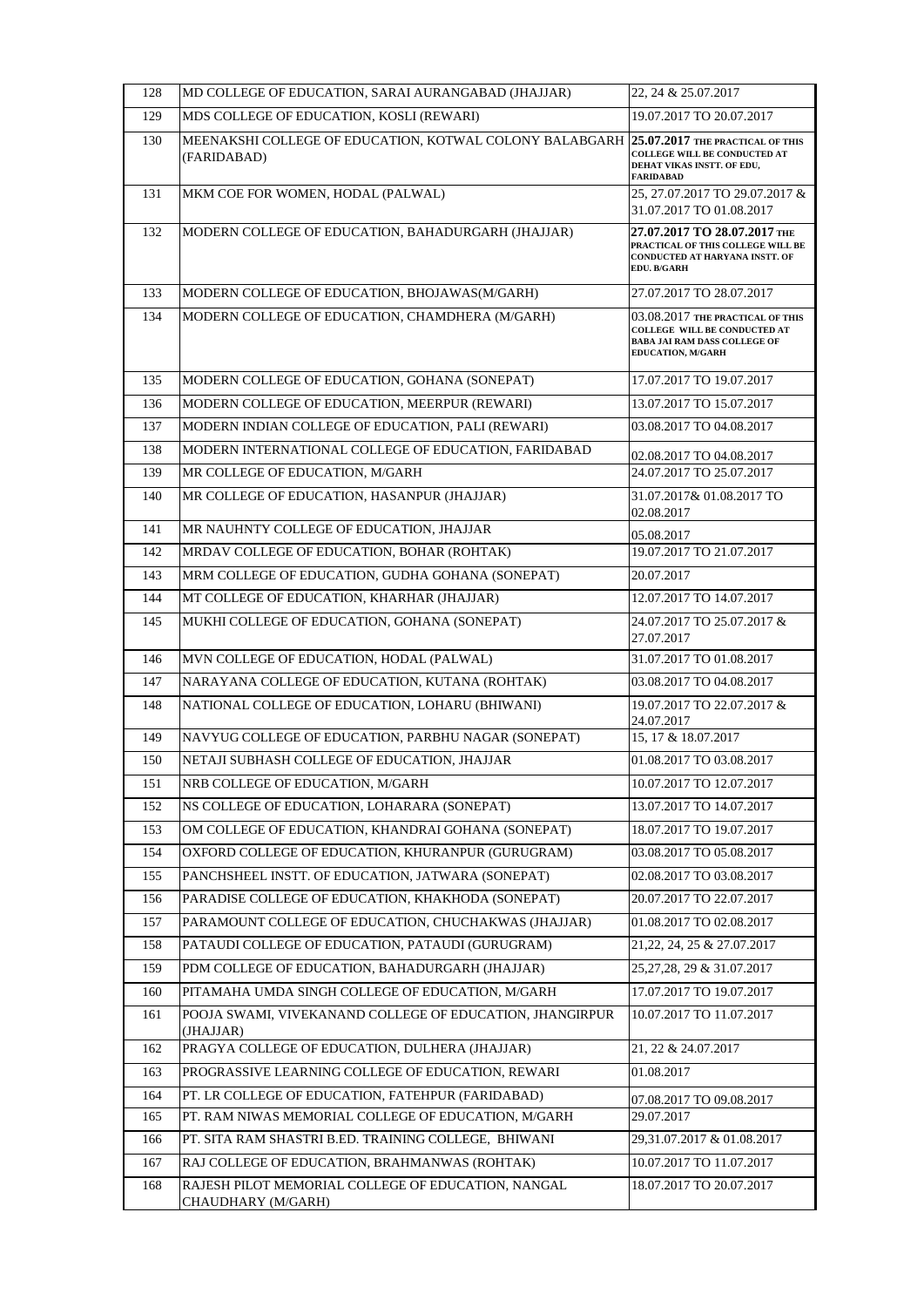| 169 | RAMA KRISHNA COLLEGE OF EDUCATION, CHANDI (ROHTAK)                       | 31.07.2017 TO 02.08.2017                                                                                                       |
|-----|--------------------------------------------------------------------------|--------------------------------------------------------------------------------------------------------------------------------|
| 170 | RAMANUJAN COLLEGE OF EDUCATION, MITROL (FARIDABAD)                       | 28, 29 & 31.07.2017                                                                                                            |
| 171 | RAMJAS COLLEGE OF EDUCATION, SONEPAT                                     | 17.07.2017 TO 19.07.2017                                                                                                       |
| 172 | RANJIT SINGH MEMORIAL COLLEGE OF EDUCATION, CHHARA<br>(JHAJJAR)          | 17.07.2017 TO 19.07.2017                                                                                                       |
| 173 | RAO ABHEY SINGH COLLEGE OF EDUCATION, REWARI                             | 25, 27 & 28.07.2017                                                                                                            |
| 174 | RAO ADAL SINGH COLLEGE OF EDUCATION, MEWAT                               | 01.08.2017 TO 03.08.2017                                                                                                       |
| 175 | RAO DALIP SINGH COLLEGE OF EDUCATION, GURUGRAM                           | 27.07.2017 TO 29.07.2017                                                                                                       |
| 176 | RAO JAI RAM COLLEGE OF EDUCATION, BUNDABAJ NAGAR, ATELI<br>ROAD (M/GARH) | 17.07.2017 TO 18.07.2017                                                                                                       |
| 177 | RAO KHEM CHAND COLLEGE OF EDUCATION, REWARI                              | 01.08.2017 TO 02.08.2017                                                                                                       |
| 178 | RAO LAL SINGH COLLEGE OF EDUCATION, KANINA (M/GARH)                      | 31.07.2017                                                                                                                     |
| 179 | RAO MOHAR SINGH COLLEGE OF EDUCATION, BAHARAMPUR<br>(GURUGRAM)           | 15, 17 & 18.07.2017                                                                                                            |
| 180 | RAO MOHAR SINGH COLLEGE OF EDUCATION, JATUALI PATAUDI<br>(GURUGRAM)      | 19.07.2017 TO 20.07.2017                                                                                                       |
| 181 | RAO MOOL CHAND COLLEGE OF EDUCATION, M/GARH                              | 01.08.2017 TO 02.08.2017                                                                                                       |
| 182 | RAO NEKI RAM COLLEGE OF EDUCATION, GURUGRAM                              | 20.07.2017 TO 22.07.2017                                                                                                       |
| 183 | RAO NIHAL SINGH COLLEGE OF EDUCATION, LOHARI (JHAJJAR)                   | 17.07.2017 TO 19.07.2017 THE<br>PRACTICAL OF THIS COLLEGE WILL BE<br>CONDUCTED AT GS COLLEGE OF<br>EDUCATION, LOHARI (JHAJJAR) |
| 184 | RAO PAHLAD SINGH COLLEGE OF EDU., KHATOD (M/GARH)                        | 15.07.2017 TO 17.07.2017                                                                                                       |
| 185 | RAO RAM SINGH COLLEGE OF EDU., BHORA KALAN, GURUGRAM                     | 15.07.2017 & 17.07.2017                                                                                                        |
| 186 | RAO RANJIT SINGH COLLEGE OF EDUCATION, REWARI                            | 25, 27 & 28.07.2017                                                                                                            |
| 187 | RAO SULTAN SINGH COLLEGE OF EDUCATION, M/GARH                            | 03.08.2017                                                                                                                     |
| 188 | RAO UDMI RAM MEMORIAL COLLEGE OF EDUCATION, GURUGRAM                     | 18.07.2017 TO 20.07.2017                                                                                                       |
| 189 | RASHTRIYA COLLEGE OF EDUCATION, ROHTAK                                   | 31.07.2017                                                                                                                     |
| 190 | RASTRIYA VIDHA EDUCATION COLLEGE, GURUGRAM                               | 15.07.2017 & 17.07.2017                                                                                                        |
| 191 | RATTAN SINGH GIRLS COLLEGE OF EDUCATION, FARIDABAD                       | 18.07.2017 TO 20.07.2017                                                                                                       |
| 192 | RAVINDRA BHARTI COLLEGE OF EDUCATION, JHAJJAR                            | 21, 22 & 24.07.2017                                                                                                            |
| 193 | RAWAL COLLEGE OF EDUCATION, SOHNA ROAD, BALLABGARH<br>(FARIDABAD)        | 15, 17 & 18.07.2017                                                                                                            |
| 194 | RD COLLEGE OF EDUCATION, ATAIL (ROHTAK)                                  | 02.08.2017                                                                                                                     |
| 195 | RISE MAX COLLEGE OF EDUCATION, FARIDABAD                                 | 31.07.2017 TO 01.08.2017                                                                                                       |
| 196 | RK COLLEGE OF EDUCATION, BHORA KALAN, GURUGRAM                           | 24.07.2017 TO 26.07.2017                                                                                                       |
| 197 | RK COLLEGE OF EDUCATION, HUMAYUPUR (ROHTAK)                              | 29.07.2017 & 31.07.2017                                                                                                        |
| 198 | ROYAL INSTT OF SCI & MGT., GURUGRAM                                      | 21, 22 & 24.07.2017                                                                                                            |
| 199 | RPS COLLEGE OF EDUCATION, KHOR (M/GARH)                                  | 02.08.2017                                                                                                                     |
| 200 | SAHEED CAPTAIN DK KHOLA (REWARI)                                         | 02.08.2017                                                                                                                     |
| 201 | SAI MOHAN COLLEGE OF EDUCATION, NEEMKA (FARIDABAD)                       | 19.07.2017 TO 21.07.2017                                                                                                       |
| 202 | SAINI INSTT. OF GIRLS EDUCATION, ROHTAK                                  | 28.07.2017 TO 29.07.2017                                                                                                       |
| 203 | SAMBHU DAYAL COLLEGE OF EDUCATION, SONEPAT                               | 17.07.2017 TO 19.07.2017                                                                                                       |
| 204 | SANDESH COLLEGE OF EDUCATION, REWARI                                     | 21.07.2017 TO 22.07.2017                                                                                                       |
| 205 | SANSKRITI COLLEGE OF EDUCATION, ROHTAK                                   | 24, 25 & 27.07.2017                                                                                                            |
| 206 | SANSKRITI INSTT. OF EDUCATION & TECH., AMARPUR<br>JORASI(NARNAUL)        | 03.08.2017 THE PRACTICAL OF THIS<br>COLLEGE WILL BE CONDUCTED AT<br>BABA JAI RAM DASS COLLEGE OF<br>EDUCATION, M/GARH          |
| 207 | SANT JAI RAM DASS COLLEGE OF EDUCATION, M/GARH                           | 21.07.2017 TO 22.07.2017                                                                                                       |
| 208 | SANT ROSHAN LAL COE FOR WOMEN, DHANI MAHU BHIWANI                        | 12.07.2017                                                                                                                     |
| 209 | SARASWATI COLLEGE OF EDUCATION, BHIWANI                                  | 03.08.2017                                                                                                                     |
| 210 | SARASWATI COLLEGE OF EDUCATION, MAJRA KALAN (M/GARH)                     | 10.07.2017 TO 12.07.2017                                                                                                       |
| 211 | SARASWATI COLLEGE OF EDUCATION, SEHLANG (M/GARH)                         | 13.07.2017 TO 15.07.2017                                                                                                       |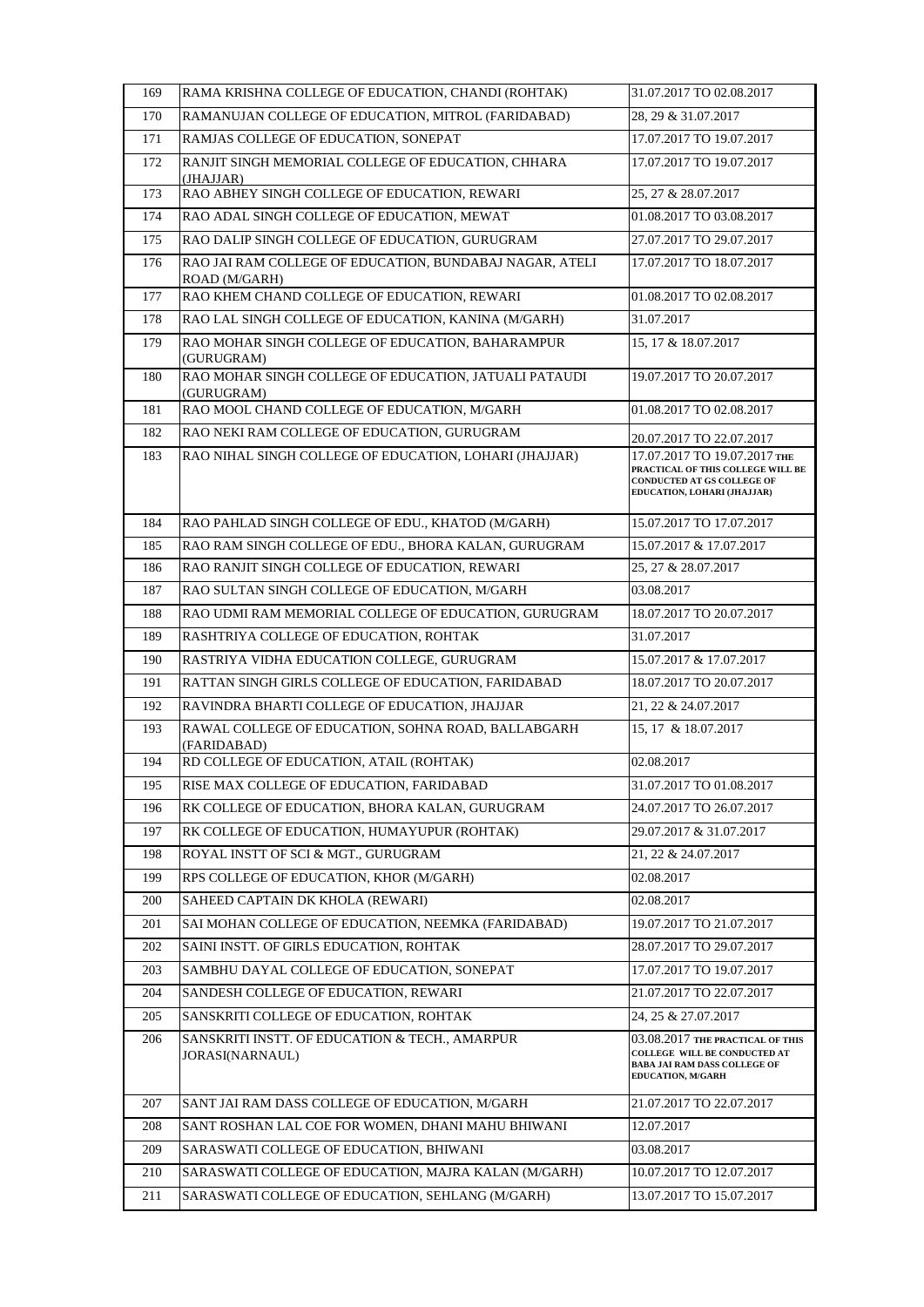| 212 | SARASWATI COLLEGE OF EDUCATION, SHORA KOTHI (ROHTAK)                                          | 31.07.2017 THE PRACTICAL OF THIS<br><b>COLLEGE WILL BE CONDUCTED AT</b><br>RASTRIYA COLLEGE OF EDUCATION,<br><b>ROHTAK</b>                                 |
|-----|-----------------------------------------------------------------------------------------------|------------------------------------------------------------------------------------------------------------------------------------------------------------|
| 213 | SARASWATI VIDHA MADIR COLLEGE OF EDUCATION, FIROZPUR<br>ZIRKHA (MEWAT)                        | 27.07.2017 TO 28.07.2017                                                                                                                                   |
| 214 | SARASWATI VIDHA MADIR, MEHAM (ROHTAK)                                                         | 24.07.2017 TO 28.07.2017                                                                                                                                   |
| 215 | SARBATI COLLEGE OF EDUCATION, GAUSHALA ROAD, M/GARH                                           | 21.07.2017 TO 23.07.2017                                                                                                                                   |
| 216 | SARDAR PATEL COLLEGE OF EDU., FARUKH NAGAR (GURUGRAM)                                         | 01.08.2017 TO 02.08.2017                                                                                                                                   |
| 217 | SARV HIND COLLEGE OF EDUCATION, GURAWARA (REWARI)                                             | 10.07.2017 TO 12.07.2017                                                                                                                                   |
| 218 | SARVODAYA COLLEGE OF EDU., KHANPUR KHURD (JHAJJAR)                                            | 05.08.2017                                                                                                                                                 |
| 219 | SAT PRIYA COLLEGE OF EDUCATION, ROHTAK                                                        | 02.08.2017                                                                                                                                                 |
| 220 | SATYUG DARSHAN INSTT. OF EDUCATION, FARIDABAD                                                 | 02.08.2017                                                                                                                                                 |
| 221 | SD COLLEGE OF EDUCATION, BHIWANI                                                              | 10.07.2017 TO 11.07.2017                                                                                                                                   |
| 222 | SD COLLEGE OF EDUCATION, JANOLA (GURUGRAM)                                                    | 15.07.2017 & 17.07.2017 TO<br>18.07.2017                                                                                                                   |
| 223 | SD MEMORIAL COLLEGE OF EDUCATION, DESHLAPUR (JHAJJAR)                                         | 28.07.2017                                                                                                                                                 |
| 224 | SDASUKH COLLEGE OF EDUCATION, KANINA (M/GARH)                                                 | 24.07.2017 TO 26.07.2017                                                                                                                                   |
| 225 | SEHRAWAT DEGREE COLLEGE OF EDUCATION, HATHIN (MEWAT)                                          | 10.07.2017 TO 12.07.2017                                                                                                                                   |
| 226 | SHANTI COLLEGE OF EDUCATION, REWASA (M/GARH)                                                  | 13.07.2017 TO 15.07.2017                                                                                                                                   |
| 227 | SHEETLA COLLEGE OF EDUCATION, LAKHAN MAJRA (ROHTAK)                                           | 17.07.2017 TO 18 .07.2017                                                                                                                                  |
| 228 | SHIKSHA BHARTI COLLEGE OF EDUCATION, MOHANA (SONEPAT)                                         | 13.07.2017 TO 14.07.2017                                                                                                                                   |
| 229 | SHIKSHA BHARTI COLLEGE OF EDUCATION, SISOTH (M/GARH)                                          | 03.08.2017 THE PRACTICAL OF THIS<br>COLLEGE WILL BE CONDUCTED AT<br><b>BABA JAI RAM DASS COLLEGE OF</b><br>EDUCATION, M/GARH                               |
| 230 | SHIV COLLEGE OF EDUCATION, TIGAON (FARIDABAD)                                                 | 10.07.2017 TO 21.07.2017                                                                                                                                   |
| 231 | SHIV KARAN COLLEGE OF EDUCATION, MATINDU(KHARKHODA)<br>SONEPAT                                | 17.07.2017 TO 19.07.2017                                                                                                                                   |
| 232 | SHREE GANESH COLLEGE OF EDUCATION, BALI BRAHMNAN (GOHANA) 17.07.2017 TO 19.07.2017<br>SONEPAT |                                                                                                                                                            |
| 233 | SHREE GANPATI INSTT. OF EDUCATION, M/GARH                                                     | 22, 24 & 25.07.2017                                                                                                                                        |
| 234 | SHREE RAM MEMORIAL COLLEGE OF EDUCATION, SONEPAT                                              | 10.07.2017 TO 12.07.2017                                                                                                                                   |
| 235 | SHREE SHANTI SAGAR JAIN COLLEGE OF EDUCATION, GURUGRAM                                        | 27.07.2017 TO 28.07.2017 THE<br>PRACTICAL OF THIS COLLEGE WILL BE<br>CONDUCTED AT SARASWATI VIDHA<br>MANDIR COLLEGE OF EDUCATION,<br><b>FIRZPUR ZIRKHA</b> |
| 236 | SHREE SHIV CHATANYA COLLEGE OF EDUCATION, FARIDABAD                                           | 01.08.2017 TO 03.08.2017                                                                                                                                   |
| 237 | SHRI BABA MASTNATH INSTT. OF EDUCATION, ROHTAK                                                | 10.07.2017 TO 11.07.2017                                                                                                                                   |
| 238 | SHRI BALAJI COLLEGE OF EDUCATION, SAMPLA (ROHTAK)                                             | 01.08.2017 TO 03.08.2017                                                                                                                                   |
| 239 | SHRI GANESH COLLEGE OF EDUCATION, NANGAL SIROHI (M/GARH)                                      | 10.07.2017 TO 12.07.2017                                                                                                                                   |
| 240 | SHRI KRISHNA COLLEGE OF EDUCATION, ATELA (BHIWANI)                                            | 10.07.2017 TO 12.07.2017                                                                                                                                   |
| 241 | SHRI KRISHNA COLLEGE OF EDUCATION, M/GARH                                                     | 27.07.2017                                                                                                                                                 |
| 242 | SHRI KRISHNA COLLEGE OF EDUCATION, PALI (M/GARH)                                              | 10.07.2017 TO 12.07.2017                                                                                                                                   |
| 243 | SHRI RAM COLLEGE OF EDUCATION, BHORA KALAN, GURUGRAM                                          | 01.08.2017                                                                                                                                                 |
| 244 | SHRI RAM COLLEGE OF EDUCATION, M/GARH                                                         | 29.07.2017 & 31.07.2017                                                                                                                                    |
| 245 | SHRI SAI BABA COLLEGE OF EDUCATION, JHAJJAR                                                   | 12.07.2017 TO 14.07.2017                                                                                                                                   |
| 246 | SJK COLLEGE OF EDUCATION, KALANAUR (ROHTAK)                                                   | 15.07.2017 & 17.07.2017                                                                                                                                    |
| 247 | SLD GIRLS COLLEGE OF EDUCATION, CHHAPROULA (FARIDABAD)                                        | 02.08.2017                                                                                                                                                 |
| 248 | SMT. BHAGWANI MEMORIAL INSTT., FARIDABAD                                                      | 13.07.2017 TO 15.07.2017                                                                                                                                   |
| 249 | SMT. SANTRA DEVI COLLEGE OF EDUCATION, CH. DADRI                                              | 12.07.2017 TO 14.07.2017                                                                                                                                   |
| 250 | SOUTH POINT COLLEGE OF EDUCATION, PURKHAS (SONEPAT)                                           | 01.08.2017 TO 03.08.2017                                                                                                                                   |
| 251 | SR COLLEGE OF EDUCATION, KHERI SADH (ROHTAK)                                                  | 18.07.2017 TO 20.07.2017                                                                                                                                   |
| 252 | SS COLLEGE OF EDUCATION, KUTANA (ROHTAK)                                                      | 13.07.2017                                                                                                                                                 |